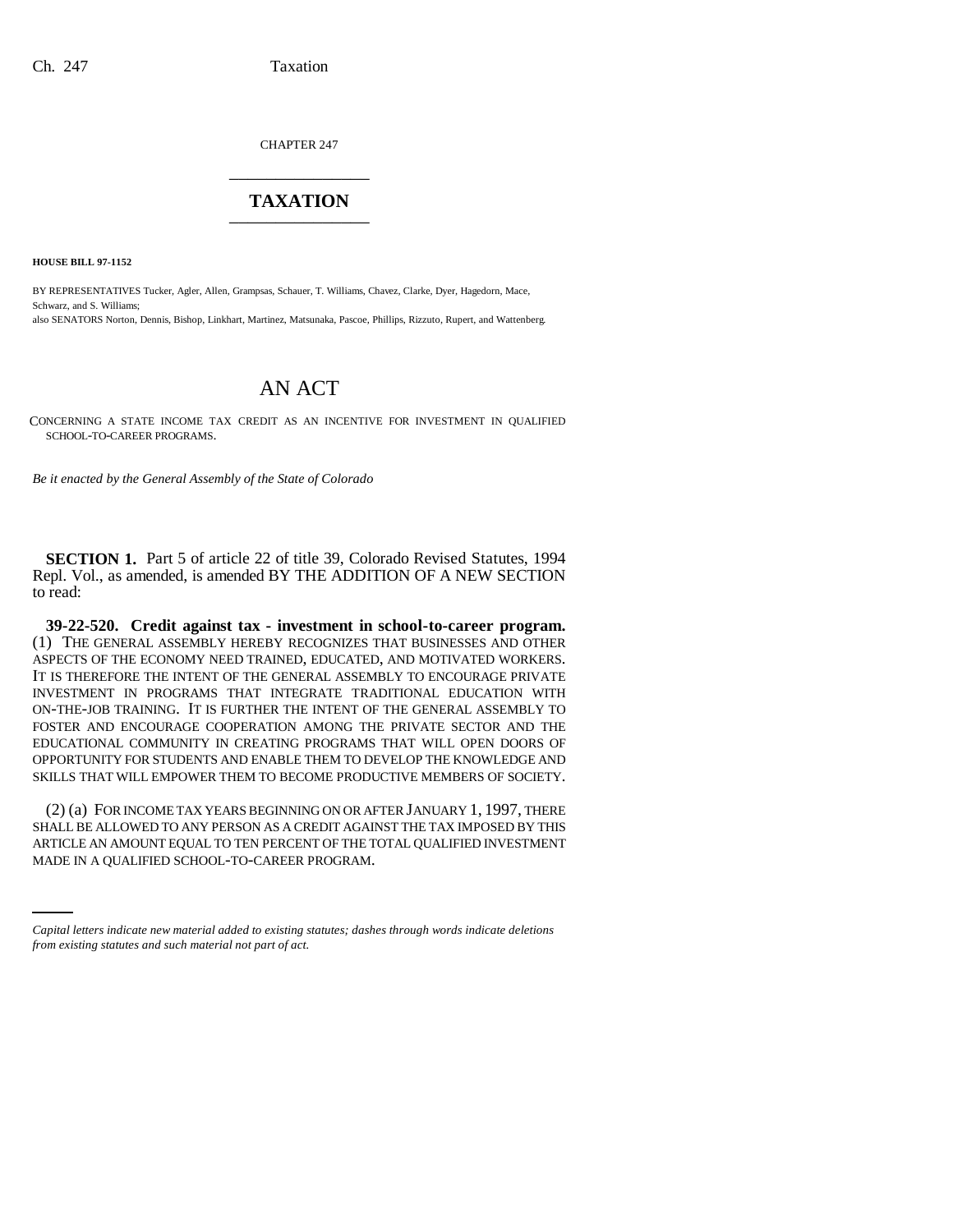(b) FOR PURPOSES OF THIS SUBSECTION (2):

(I) "QUALIFIED INVESTMENT" MEANS MONEYS DIRECTLY EXPENDED FOR WAGES, WORKERS' COMPENSATION INSURANCE, UNEMPLOYMENT INSURANCE, AND TRAINING EXPENSES TO EMPLOY A STUDENT TO WORK OR TO ALLOW A STUDENT TO PARTICIPATE IN AN INTERNSHIP THROUGH A QUALIFIED SCHOOL-TO-CAREER PROGRAM.

(II) "QUALIFIED SCHOOL-TO-CAREER PROGRAM" MEANS A PROGRAM THAT INTEGRATES SCHOOL CURRICULUM WITH JOB TRAINING, THAT ENCOURAGES PLACEMENT OF STUDENTS IN JOBS OR INTERNSHIPS THAT WILL TEACH THEM NEW SKILLS AND IMPROVE THEIR SCHOOL PERFORMANCE, AND THAT IS APPROVED BY:

(A) THE BOARD OF EDUCATION OF THE SCHOOL DISTRICT IN WHICH THE PROGRAM IS OPERATING;

(B) THE STATE BOARD FOR COMMUNITY COLLEGES AND OCCUPATIONAL EDUCATION;

(C) THE DIVISION OF PRIVATE OCCUPATIONAL SCHOOLS CREATED PURSUANT TO SECTION 23-60-703, C.R.S.; OR

(D) THE COLORADO COMMISSION ON HIGHER EDUCATION.

(3) IF THE AMOUNT OF THE CREDIT PROVIDED FOR PURSUANT TO SUBSECTION (2) OF THIS SECTION EXCEEDS THE AMOUNT OF INCOME TAXES DUE ON THE INCOME OF THE TAXPAYER IN THE INCOME TAX YEAR FOR WHICH THE CREDIT IS BEING CLAIMED, THE AMOUNT OF THE CREDIT NOT USED AS AN OFFSET AGAINST INCOME TAXES IN SAID INCOME TAX YEAR SHALL NOT BE ALLOWED AS A REFUND BUT MAY BE CARRIED FORWARD AS A CREDIT AGAINST SUBSEQUENT YEARS' TAX LIABILITY FOR A PERIOD NOT EXCEEDING FIVE YEARS AND SHALL BE APPLIED FIRST TO THE EARLIEST INCOME TAX YEARS POSSIBLE. ANY AMOUNT OF THE CREDIT THAT IS NOT USED DURING SAID PERIOD SHALL NOT BE REFUNDABLE TO THE TAXPAYER.

**SECTION 2.** 39-30-104 (5), Colorado Revised Statutes, 1994 Repl. Vol., as amended, is repealed as follows:

**39-30-104.** Credit against tax - investment in certain property.  $(5)$   $(a)$  In addition to any other tax credit allowed under this section, for income tax years commencing on or after January 1, 1997, there shall be allowed to any person as a credit against the tax imposed by article 22 of this title an amount equal to ten percent of the total qualified investment made in a qualified school-to-work program.

(b) For purposes of this subsection (5):

(I) "Qualified investment" means moneys directly expended for wages, workers' compensation insurance, unemployment insurance, and training expenses to employ a student to work predominantly within an enterprise zone through a qualified school-to-work program.

(II) "Qualified school-to-work program" means a program that integrates school